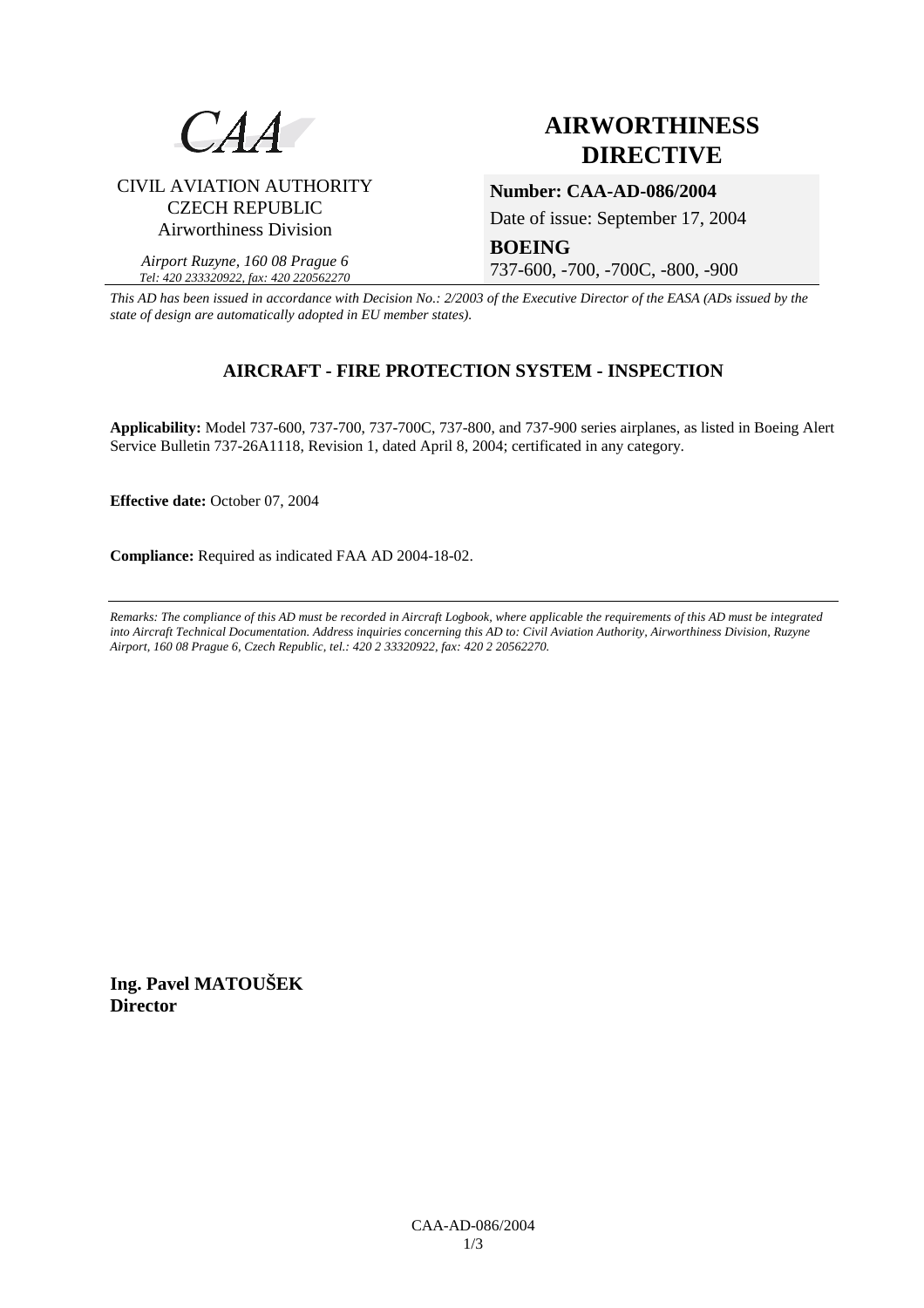### **2004-18-02 Boeing**: Amendment 39-13779. Docket 2002-NM-327-AD.

*Applicability*: Model 737-600, 737-700, 737-700C, 737-800, and 737-900 series airplanes, as listed in Boeing Alert Service Bulletin 737-26A1118, Revision 1, dated April 8, 2004; certificated in any category.

*Compliance*: Required as indicated, unless accomplished previously.

To prevent high electrical resistance in the squib firing circuit, which could result in insufficient electrical current to fire the fire extinguisher bottle squib and discharge the fire extinguishing agent, which could lead to an uncontrolled engine fire, accomplish the following:

### **Inspection, Rework, Replacement, Relocation, and Installation**

(a) Except as provided by paragraph (b) of this AD: Within 90 days after the effective date of this AD, measure the electrical resistance of the dual ground studs of the support brackets for the fire extinguisher bottle located in the left main landing gear wheel well (including the applicable corrective actions) by accomplishing all actions specified in the Accomplishment Instructions of Boeing Alert Service Bulletin 737-26A1118, Revision 1, dated April 8, 2004. Do the actions per the service bulletin. Any applicable corrective action must be accomplished prior to further flight.

#### **Additional Rework**

(b) If, when accomplishing the bond resistance measurement described in Figure 4 of Boeing Alert Service Bulletin 737-26A1118, Revision 1, dated April 8, 2004, the resistance is found to be greater than 1.0 milliohms (0.001 ohms): Before further flight, do the actions in paragraph (b)(1) or (b)(2) of this AD.

(1) Rework the terminal installation per Figure 4 of the service bulletin.

(2) Rework the terminal installation per a method approved by the Manager, Seattle Aircraft Certification Office, FAA.

## **Actions Accomplished per Boeing Telex and Previous Issue of Service Bulletin**

(c) Actions accomplished before the effective date of this AD per Boeing Telex M-7200-02-01401, dated September 9, 2002; or Boeing Alert Service Bulletin 737-26A1118, dated October 17, 2002; are considered acceptable for compliance with the corresponding action specified in this AD.

## **Alternative Methods of Compliance**

(d) In accordance with 14 CFR 39.19, the Manager, Seattle Aircraft Certification Office, 1601 Lind Avenue, SW., Renton, Washington 98055-4056, is authorized to approve alternative methods of compliance (AMOCs) for this AD.

#### **Incorporation by Reference**

(e) Unless otherwise specified in this AD, the actions shall be done in accordance with Boeing Alert Service Bulletin 737-26A1118, Revision 1, dated April 8, 2004. This incorporation by reference was approved by the Director of the Federal Register in accordance with 5 U.S.C. 552(a) and 1 CFR part 51. Copies may be obtained from Boeing Commercial Airplanes, P.O. Box 3707, Seattle, Washington 98124-2207. Copies may be inspected at the FAA, Transport Airplane Directorate, 1601 Lind Avenue, SW., Renton, Washington; or at the National Archives and Records Administration (NARA). For information on the availability of this material at NARA, call (202) 741-6030, or go to: *[http://www.archives.gov/federal\\_register/code\\_of\\_federal\\_regulations/ibr\\_locations.html](http://www.archives.gov/federal_register/code_of_federal_regulations/ibr_locations.html) .*

#### **Effective Date**

(f) This amendment becomes effective on October 7, 2004.

**Footer Information**